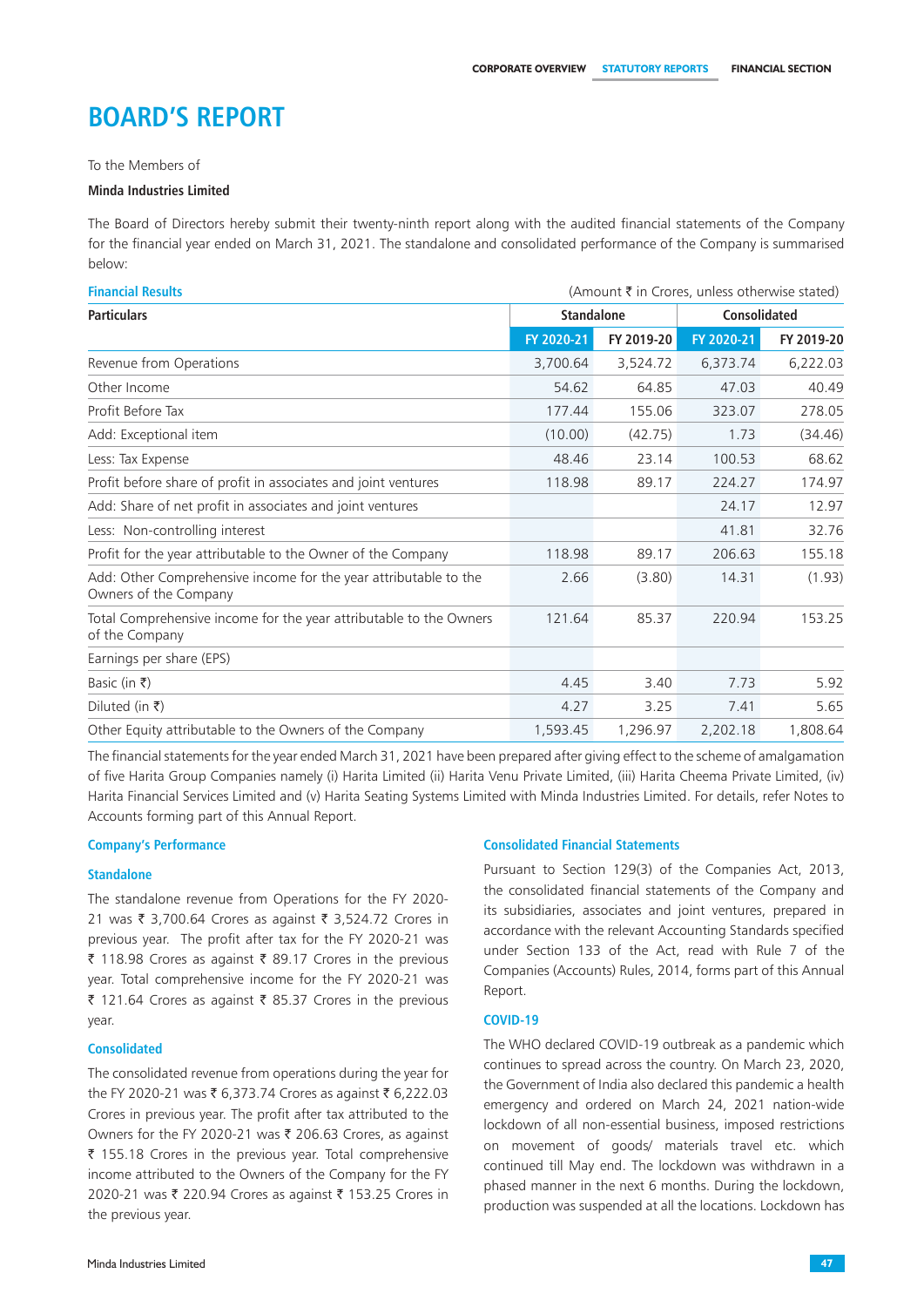

significantly impacted the business operations. Consequently, revenues and profitability have been adversely affected. In order to mitigate some of the impact, Company had taken various initiatives to manage its costs across the organisation and also took actions to conserve cash which is critical in times of crisis. This enabled the company to mitigate some of the adverse effect of the lockdown. From September, 2020 as the lockdown was gradually withdrawn green shoots of revival in the economy including auto sector started to emerge. The Company's operations started to recover after effect of the pandemic, and the results for the quarter/nine months ended were promising.

However, the fangs of the pandemic again started to emerge from the beginning of the current year with much more severe impact on health and life of the people. This has again compelled various state governments to impose lockdown and create containment zones. The re-emergence of the pandemic in the current financial year has already impacted the operations of the Company and the economy as a whole. Based on current indicators of future economic conditions, the Company expects to recover as the demand comes from the customers.

Well-being and safety of the employees is of utmost priority. We are carefully monitoring the rapidly evolving Covid-19 pandemic and will continue to proactively respond based on the evolving situation. The Company is undertaking all the necessary measures to ensure compliance with the terms and conditions put in place by concerned authorities. The Company will work towards an orderly return to production once conditions permit.

# **Dividends**

The Board at its meeting held on 04th February 2021, declared an interim dividend of  $\bar{\tau}$  0.35 per equity share i.e. 17.50% on 27,19,28,704 equity shares of  $\bar{\tau}$  2 each. Further, the Board at its Meeting held on June 13, 2021 has recommended a final dividend of  $\bar{\tau}$  0.50 per equity share for the financial year ended on March 31, 2021, subject to the approval of shareholders at the ensuing Annual General Meeting of the Company. The total dividend for the financial year ended on March 31, 2021 aggregates to  $\bar{\tau}$  0.85 per equity shares of ₹ 2 each i.e. 42.50%.

The Company has complied with the dividend distribution policy of the Company, the copy of which is available on the website of the Company at https://www.unominda. com/images/Corporate\_governance/Corporate\_Governance\_ Policies/Dividend-Policy.pdf

# **Transfer to Reserve**

The Company has not proposed any amount to be transferred to the General Reserve.

#### **Share Capital**

#### **Authorised Share Capital**

The authorised share capital of the company during the year has increased from ₹1,20,13,14,500/- to ₹2,14,28,20,500/due to addition of authorised share capital upon merger of 4 wholly owned subsidiaries viz (i) M J Casting Limited, (ii) Minda Distribution Services Limited, (iii) Minda Auto Components Limited and (iv) Minda Rinder Private Limited, w.e.f. August 01, 2020 with the Company.

Further the authorised share capital of the Company has been increased to  $\bar{z}$  5,11,69,20,500/- due to addition of authorised share capital upon merger of 5 Transferor Companies viz (i) Harita Limited, (ii) Harita Venu Private Limited, (iii) Harita Cheema Private Limited, (iv) Harita Financial Services Limited and (v) Harita Seating Systems Limited, w.e.f. April 01, 2021

#### **Issue of equity shares on Rights Issue basis**

The Board of Directors at their meeting held on June 29, 2020 and August 11, 2020 approved the issue of 97,11,739 fully paid up equity shares at an issue price of  $\bar{\tau}$  250 each (including premium of  $\bar{\tau}$  248 per equity share over face value of  $\bar{\tau}$  2 each) under rights issue basis. The Company allotted 97,11,739 equity shares on rights issue basis on September 15, 2020.

#### **Issued, Subscribed and Paid-up Share Capital**

The issued, subscribed and paid-up equity share capital of the Company as on March 31, 2020 was  $\bar{\tau}$  52,44,33,930/comprising of 26,22,16,965 Equity Shares of  $\bar{z}$  2 each. The Company came out of Right Issue and allotted 97,11,739 equity shares on September 15, 2020. As a result the Issued, Subscribed and Paid-up share capital of the Company increased to  $\bar{\tau}$  54,38,57,408/- comprising of 27,19,28,704 Equity Shares of  $\bar{\tau}$  2 each. The Issued, Subscribed and Paid-up share capital of the Company as on March 31, 2021 remains at ₹ 54,38,57,408.

#### **Key Business developments during the year under review**

# **i. Merger of four wholly-owned subsidiaries with the Company**

The National Company Law Tribunal (NCLT) Delhi Bench has vide its order dated June 1, 2020 sanctioned the composite scheme of merger of Company's wholly owned subsidiaries i.e. M J Casting Limited, Minda Distribution and Services Limited, Minda Auto Components Limited and Minda Rinder Private Limited (formerly known as Rinder India Private Limited), with the Company. The order of NCLT was filed with Registrar of Companies (ROC) on August 01, 2020 and the said merger is effective from the date of filing with the ROC. It may be noted that in terms of relevant provisions of INDAS the financials statements of the Company for the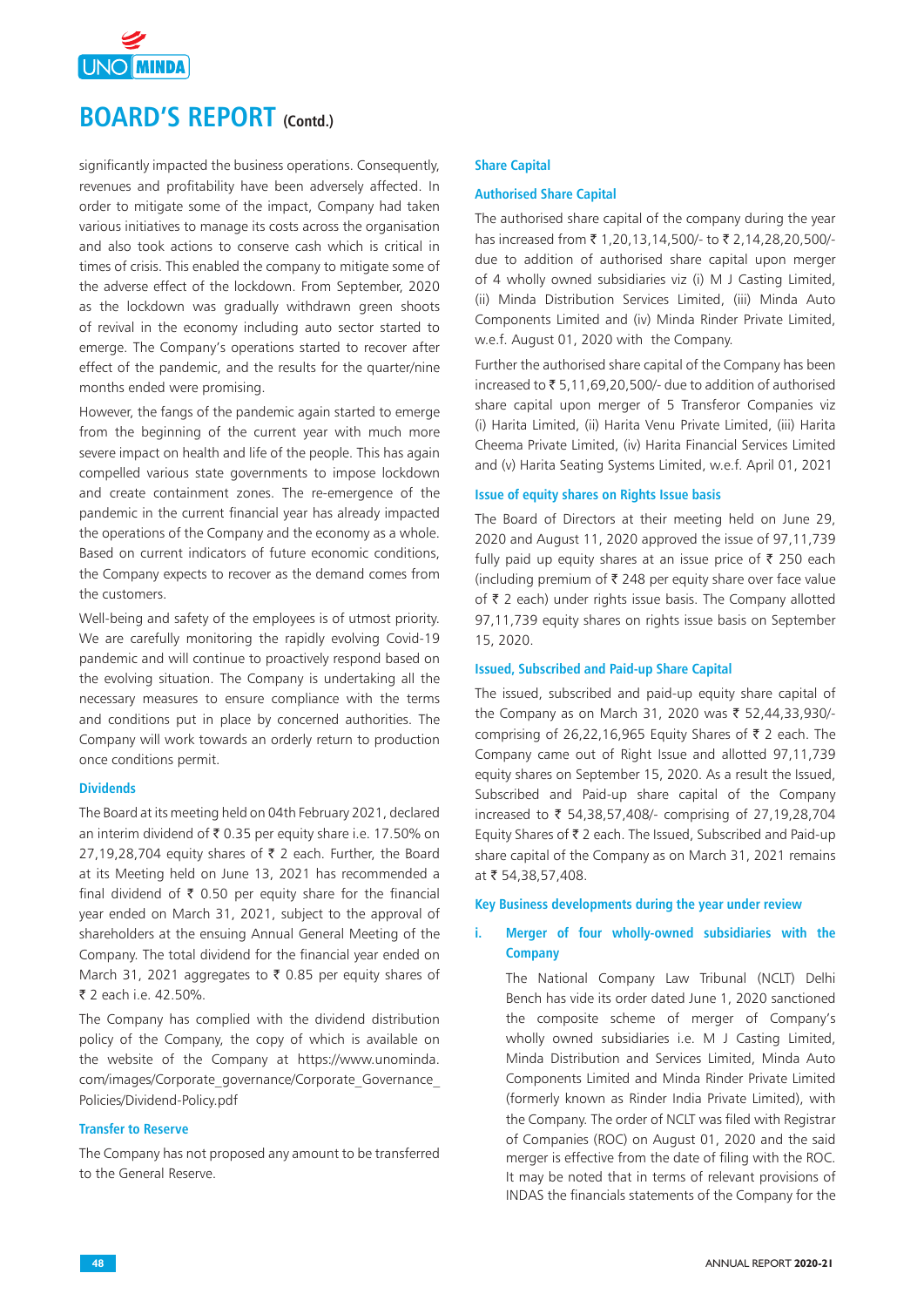previous financial year (FY 2019-20) has already been prepared after giving effect to the aforesaid scheme of the amalgamation.

# **ii. Merger of Harita Limited, Harita Venu Private Limited, Harita Cheema Private Limited, Harita Financial Services Limited., and Harita Seating Systems Limited with the Company**

The National Company Law Tribunal (NCLT) Chennai Bench having jurisdiction over Transferor Companies and NCLT, Delhi Bench having jurisdiction over Transferee Company, have vide their order dated February 23, 2021 and February 01, 2021, respectively sanctioned the composite scheme of merger of Harita Limited, Harita Venu Private Limited, Harita Cheema Private Limited, Harita Financial Services Limited and Harita Seating Systems Limited ("Transferor Companies") with the Transferee Company i.e. Minda Industries Limited.

The said order of NCLT, Chennai Bench was filed with ROC on March 26, 2021 and order of NCLT, Delhi Bench was filed with ROC on April 01, 2021 and as such the said merger is effective from the date of filing with the ROC.

In terms of the scheme the Company had sent Election Notice to the shareholders of Harita Limited, Harita Venu Private Limited, Harita Cheema Private Limited to opt either to receive equity shares of the Company or to receive Non-Convertible Redeemable Preference shares of the Company. Election Notice was not sent to the shareholders of Harita Financial Services Limited as the entire shares of Harita Financial Services Limited was held by Harita Limited. The Company has allotted on May 12, 2021 securities to the shareholders of the said companies.

Further in terms of the composite scheme of the amalgamation, Company has sent Election Notice to the shareholders of Harita Seating Systems Limited to opt either to receive equity shares of the Company or to receive Non-Convertible Redeemable Preference shares of the Company. The Election period ends on June 11, 2021. After the end of Election period Company shall allot securities to the shareholders of Harita Seating Systems Limited as per option exercised by them.

#### **iii. Update on Merger of Minda I Connect Private Limited**

The Board of Directors of your Company had, its meeting held on February 6, 2020, approved the merger of Minda I Connect Private Limited ("Transferor Company" or "Minda I Connect") with Minda Industries Limited (Transferee Company) by way of Scheme of Amalgamation under Section 230-232 of the Companies Act, 2013.

In-principle approval of Stock Exchanges has been received on December, 2020. The said merger is subject to approval of shareholders, creditors, NCLT and other regulatory authorities.

Minda I Connect is inter alia engaged in telematics business and development of related software, hardware, designing, programming in automotive mobility and information technology segment. Transferor Company Brands - I-Connect and Carot have been established as a leading telematics brand in India (Hardware and software).

Your Company desires to expand its business in automotive components and this amalgamation would lead to improved customer connect and enhanced market share across product segments relating to auto sector. The Transferor Company's products like software, hardware, designing, programming in automotive mobility and information technology segment will synergise well with the product groups of the Company. In consideration for amalgamation the shareholders of the Minda I Connect, shall receive 10 (Ten) fully paid up equity shares of the Company of  $\bar{\tau}$  2 each for every 179 (One Hundred Seventy-Nine) fully paid up equity shares of Minda I Connect of  $\bar{x}$  10 each.

The Scheme is available on the website of the Company at https://www.unominda.com/uploads/ Investor/June\_2020/scheme-of-amalgamation.pdf

#### **iv. Setting up a Project for 4Wheel Lighting in Gujarat**

Company has proposed to set up a new plant for 4 wheel lighting in Gujarat, by incremental expansion and transfer of existing business (existing product line/small lamp) from Manesar to Gujarat and existing project line (Tail lamp) from Pune to Gujarat. The estimated cost of the project is  $\bar{\tau}$  89.69 Crore. The project is expected to commence in Quarter 4 of 2021-22.

#### **v. Major Expansion in Joint Venture/Subsidiary Companies**

#### **(A) Minda Kyoraku Limited**

Minda Kyoraku Limited, a subsidiary of the Company has decided to expand its Blow Moulding plant in Bangalore and to install a paint shop facility therein at an estimated cost of  $\bar{\tau}$  87.29 Crore. The expected SOP is Q1 of 2022-23.

### **(B) Minda Kosei Aluminum Wheel Private Limited**

 Minda Kosei Aluminum Wheel Private Limited manufactures aluminium alloy wheels mainly for OEMs. It has two plants in India, 1st plant is located in Bawal, Haryana and the 2nd plant in Dekavada, Gujarat.

 Minda Kosei has proposed to increase capacity of its Bawal Plant from 1,20,000 wheel per month to 1,80,000 wheel per month at an estimated investment of  $\bar{\tau}$  167 Crore. The expanded production is expected to start from Quarter 4 of 2021-22.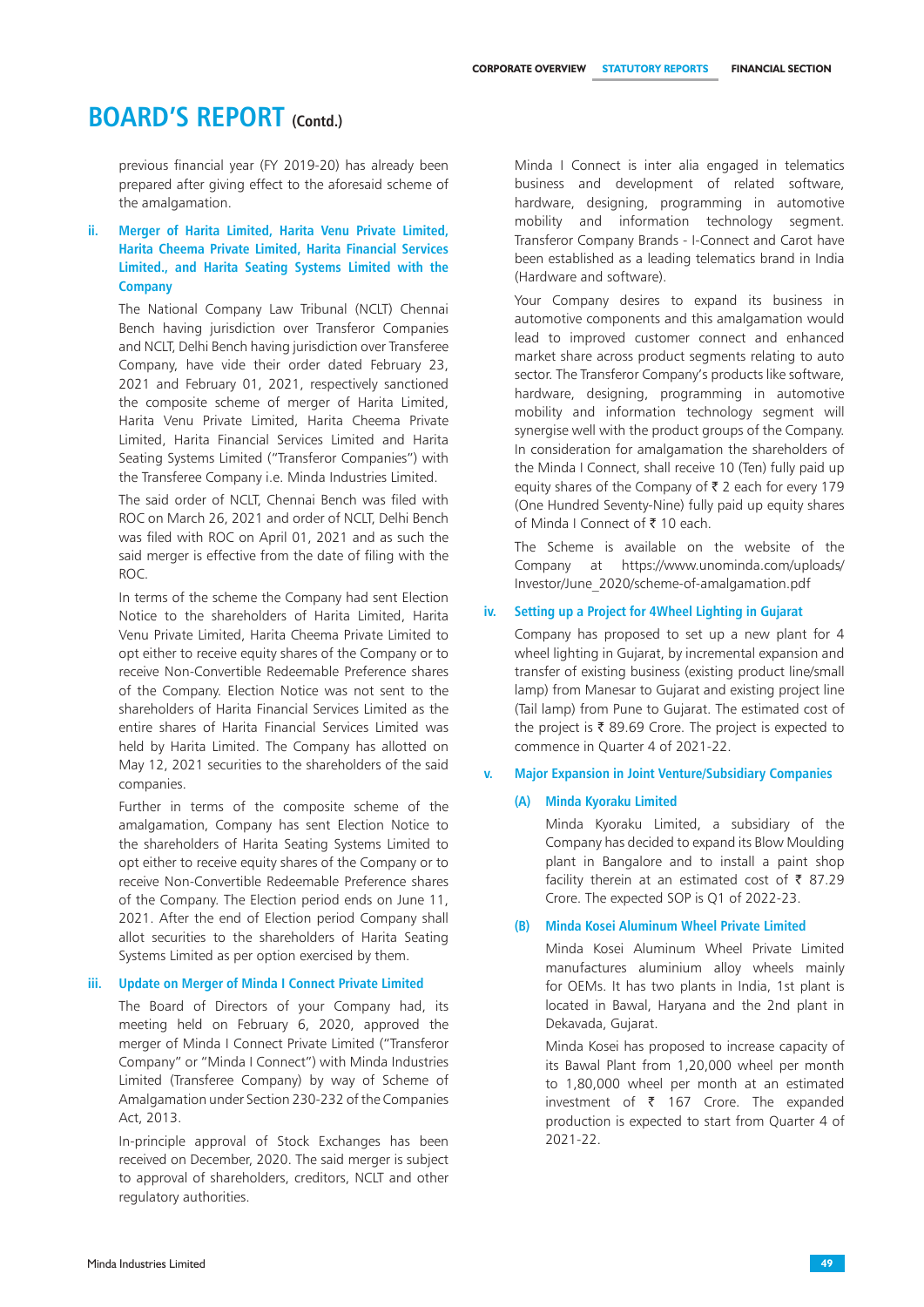

# **Change in Nature of Business**

There is no change in the nature of business of your Company during the year.

## **Material Changes and Commitments**

Except for impact of lockdown due to COVID-19 pandemic, there were no material changes and commitments occurred between the end of the financial year as on March 31, 2021 and the date of this report which affects financial position of the Company.

# **Employee Stock Option Scheme**

Your Company has implemented UNOMINDA Employee Stock Option Scheme 2019 or UNOMINDA ESOS 2019 (hereinafter referred to as the "Scheme"). The maximum number of options to be granted under the ESOS 2019 shall not exceed 78,66,500 options, convertible into equity shares of the Company, which is approximate 3% of the paid-up share capital of the Company as on the date of approval of the scheme. One option shall entitle the eligible employee to one equity share. The NRC of the Board is empowered to administer this scheme including to determine the eligible employees, the vesting period and exercise price of the options.

NRC, on January 28, 2021, has granted 88,325 number of options convertible into equal no. of Equity shares having face value of  $\bar{\tau}$  2 each to the eligible employees of the Company and its Subsidiaries at a price of  $\bar{\tau}$  325 per option.

Pursuant to the provisions of SEBI (Share Based Employee Benefits) Regulations, 2014, disclosure with respect to the Scheme of the Company as on March 31, 2021 is enclosed as **Annexure-A** to this Report. The ESOS 2019 has also been uploaded on the Company's website at www.unominda.com.

The Scheme is in compliance with SEBI (Share Based Employee Benefits) Regulations, 2014 ('Employee Benefits Regulations') and there has been no change to the plan during the financial year.

# **Issuance of Commercial Paper and its Listing**

During the year, Company has issued Commercial paper (CP) 4 times to meet its short term funds requirement resulting into the savings in finance cost of the Company.

The following CPs were issued during 2020-21 :-

| S.<br>No. | Date of<br>allotment | Date of<br>maturity   | <b>CP Issue</b><br>Value | Whether<br><b>Listed</b> |
|-----------|----------------------|-----------------------|--------------------------|--------------------------|
| 1         | June 19,<br>2020     | September<br>17, 2020 | ₹ 50 Crores              | <b>Listed</b>            |
| 2         | July 28,<br>2020     | 2020                  | October 26,  ₹ 25 Crores | Unlisted                 |
| 3         | August 07,<br>2020   | December<br>05, 2020  | ₹ 25 Crores              | <b>Listed</b>            |
| 4         | March 18,<br>2021    | June 16,<br>2021      | ₹ 50 Crores              | Unlisted                 |

# **Corporate Social Responsibility Initiatives**

As part of its initiatives under Corporate Social Responsibility (CSR), the CSR Committee has been entrusted with the prime responsibility of recommending to the Board about Corporate Social Responsibility Policy which shall indicate the activities to be undertaken by the Company as specified in Schedule VII of Companies Act, 2013, the amount of expenditure to be incurred on CSR activities and monitoring the implementation of the framework of the CSR Policy.

During the year under review, the CSR policy has been revised as per the Companies (CSR Policy) Amendment Rules, 2021 dated January 22, 2021. The brief outline of the Corporate Social Responsibility (CSR) Policy of the Company as adopted by the Board and the initiatives undertaken by the Company on CSR activities during the year under review are set out in **Annexure B** of this report in the format prescribed in the Companies (Corporate Social Responsibility Policy) Rules, 2014. For other details regarding the CSR Committee, please refer to the Corporate Governance Report, which is a part of this report. The CSR policy is available on https://www. unominda.com/investor/ corporate-governance

# **Conservation of Energy, Technology Absorption and Foreign Exchange Earnings and Outgo**

The information on conservation of energy, technology absorption and foreign exchange earnings and outgo stipulated under Section 134(3)(m) of the Companies Act, 2013 read with Rule-8 of the Companies (Accounts) Rules, 2014, is enclosed as **Annexure-C** to the Board's Report.

### **Corporate Governance**

The Company has complied with the Corporate Governance requirements as specified in SEBI (Listing Obligations and Disclosure Requirements) Regulations, 2015 and the Companies Act, 2013, the report on the same as stipulated in Regulation 34 read with Schedule V of the SEBI (Listing Obligations and Disclosure Requirements) Regulations, 2015 is enclosed as **Annexure-D** to the Board's Report.

The Certificate issued by M/s. Sanjay Grover & Associates, Company Secretaries in practice confirming the Compliance of conditions of Corporate Governance as stipulated in Regulation 34(3) read with Schedule V of the SEBI (Listing Obligations and Disclosure Requirements) Regulations, 2015 is enclosed as **Annexure-E** to the Board's Report.

### **Risk Management Policy**

The Board of Directors of the Company has constituted a Risk Management Committee to frame, implement, and monitor the risk management plan for the Company. The Committee is responsible for reviewing the risk management plan and its effectiveness. The Company has Risk Management Policy which can be accessed on Company's website www.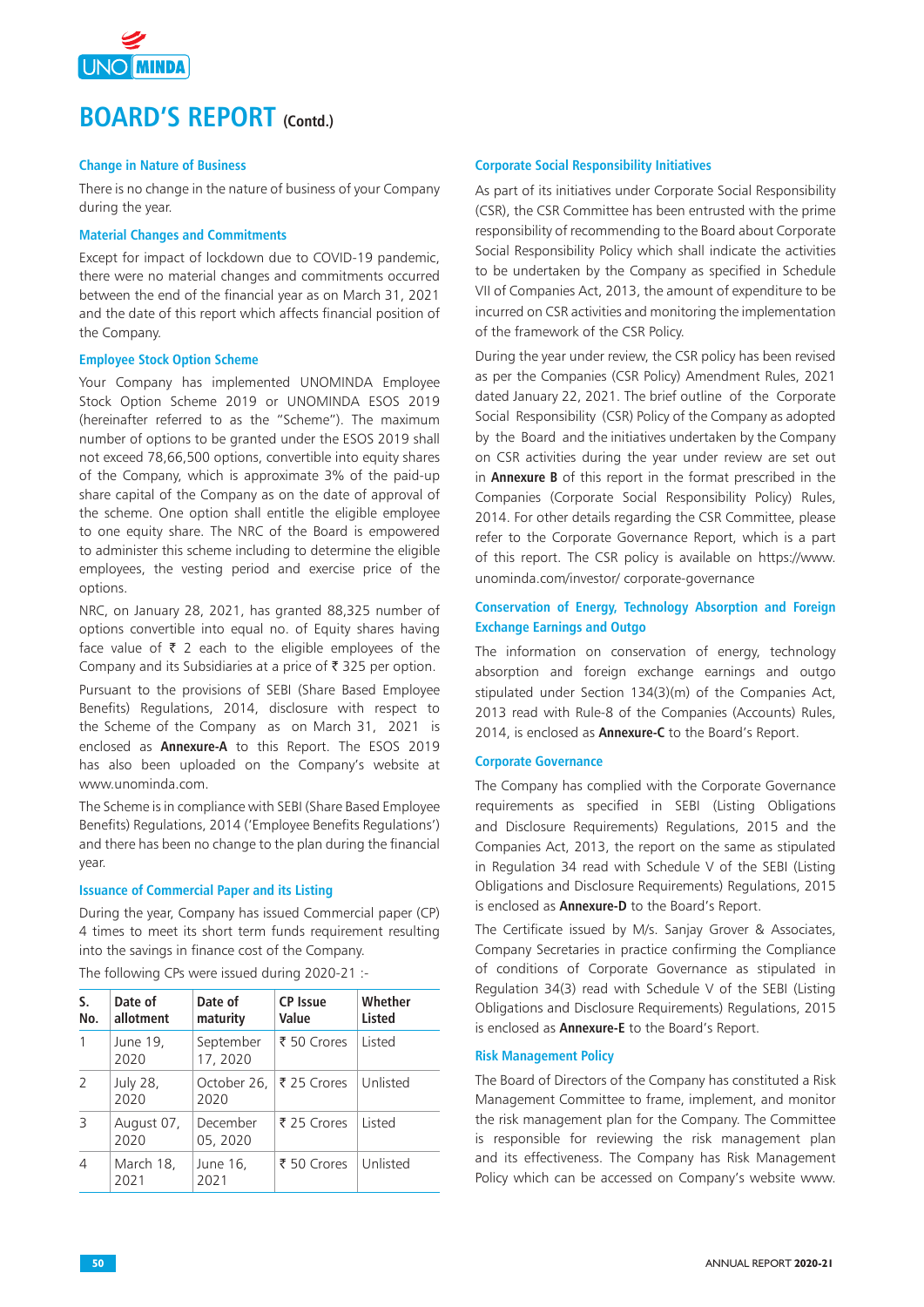unominda.com. The Company has also laid down the procedures to inform Board members about risk assessment and minimisation procedures.

Regular meeting of the Risk Management Committee are held to review and further improve the risk management systems of the Company. During the year under review, the Committee re-assessed top 10 risks and its mitigation plan. Risk management is an ongoing activity considering the dynamic business environment in which Company operates. Continuous re-assessment of risks and mitigation plan has helped the Company to mitigate new evolving risks and minimise adverse effect of such risk in the interest and for the benefit of all the stakeholders.

### **Internal Financial Control and its adequacy**

The Board has adopted policies and procedures for governance of orderly and efficient conduct of its business including adherence to Company's policies, safeguarding of its assets, the prevention and detection of frauds and errors, the accuracy and completeness of the accounting records and the timely preparation of reliable financial information and its disclosures. The Company's internal control systems are commensurate with the nature of its business, the size and complexity of its operations.

The internal control and governance process are duly reviewed for the adequacy and effectiveness through regular testing of key controls by management and independent internal auditors.

## **Human Resource Management**

This year was full of challenges, we started the year with an outbreak of COVID 19. Our focus shifted primarily to three important areas: Employee safety & wellbeing, Effective Communication and Managing teams & work remotely.

We created special COVID task force teams to take care of employees. We also conducted regular townhalls to boost employee morale and for effective and continued communication

This year we strengthened our focus on organisation processes and systems. We identified all unique roles in the organisation and created task force to rewrite all role descriptors for each such role. To position right person for right job, we conducted virtual assessment center for all Manager and above employees.

To achieve our group goals, we cascaded Organisation goals to KPIs and cascaded KPIs till last level of the organisation. This will help employees to align with organisation goals. We further strengthened our process by relooking and updating our SOPs to align them to internal and external need

We also redesigned and further strengthened Human Resource function by crafting a new role of regional hub in all geographies where we have our presence. This makes HR support accessible to all employees.

During this year we became more agile by moving employee data to eHRM module of Success Factors where we have completed our first performance management cycle. eHRM helps Organisation to make quick and right decision on Successional planning and other initiatives related to employee as employee data is now available on a click of button.

At the end of the last quarter when things started coming back to normal, second wave hit us more hard, this is clear indication that focus on employee safety and well-being will remain our key focus for some more time.

#### **Particulars of Employees**

The ratio of remuneration of each director to the median of employees' remuneration as per Section 197(12) of the Companies Act, 2013, read with Rule 5(1) of the Companies (Appointment and Remuneration of Managerial Personnel) Rules, 2014 is enclosed as **Annexure-F**.

In accordance with the provisions of Section 197(12) of the Companies Act, 2013 and Rule 5(2) of the Companies (Appointment and Remuneration of Managerial Personnel) Rules, 2014, the names and other particulars of employees are available with the Company. In terms of provisions of Section 136(1) of the Act, any member intends to obtain a copy of the said details may write to the Company Secretary.

#### **Vigil Mechanism**

Your Company is deeply committed to highest standards of ethical, moral and legal business conduct. It ensures that it provide a respectful work environment, not only for all our employees, but for all our external partners too. Accordingly, the Board of Directors have formulated Whistle Blower Policy which is in compliance with the provisions of Section 177(10) of the Companies Act, 2013 and Regulation 22 of the SEBI (Listing Obligations and Disclosure Requirements) Regulations, 2015.

The Company has an Ethics Helpline for the employees (both permanent and contractual), directors, vendors, suppliers and other stakeholders, collectively known as the "Reporters" of Minda Industries Limited. The helpline will serve as an avenue for the Reporters to 'blow the whistle' in case they come across any unethical or fraudulent activity happening in the organisation.

The Company has taken a special attention and greater emphasis on whistle blower activities where initiatives such as campaigns, posters at prominent locations, awareness sessions etc. were taken to encourage the employees to speak-up about any wrong doing activities and bring the same to the notice of the Management through whistle blower activities.

The complaints under whistle blower are processed by professionals to assure collection of accurate information and protection of the information confidentiality. The reportable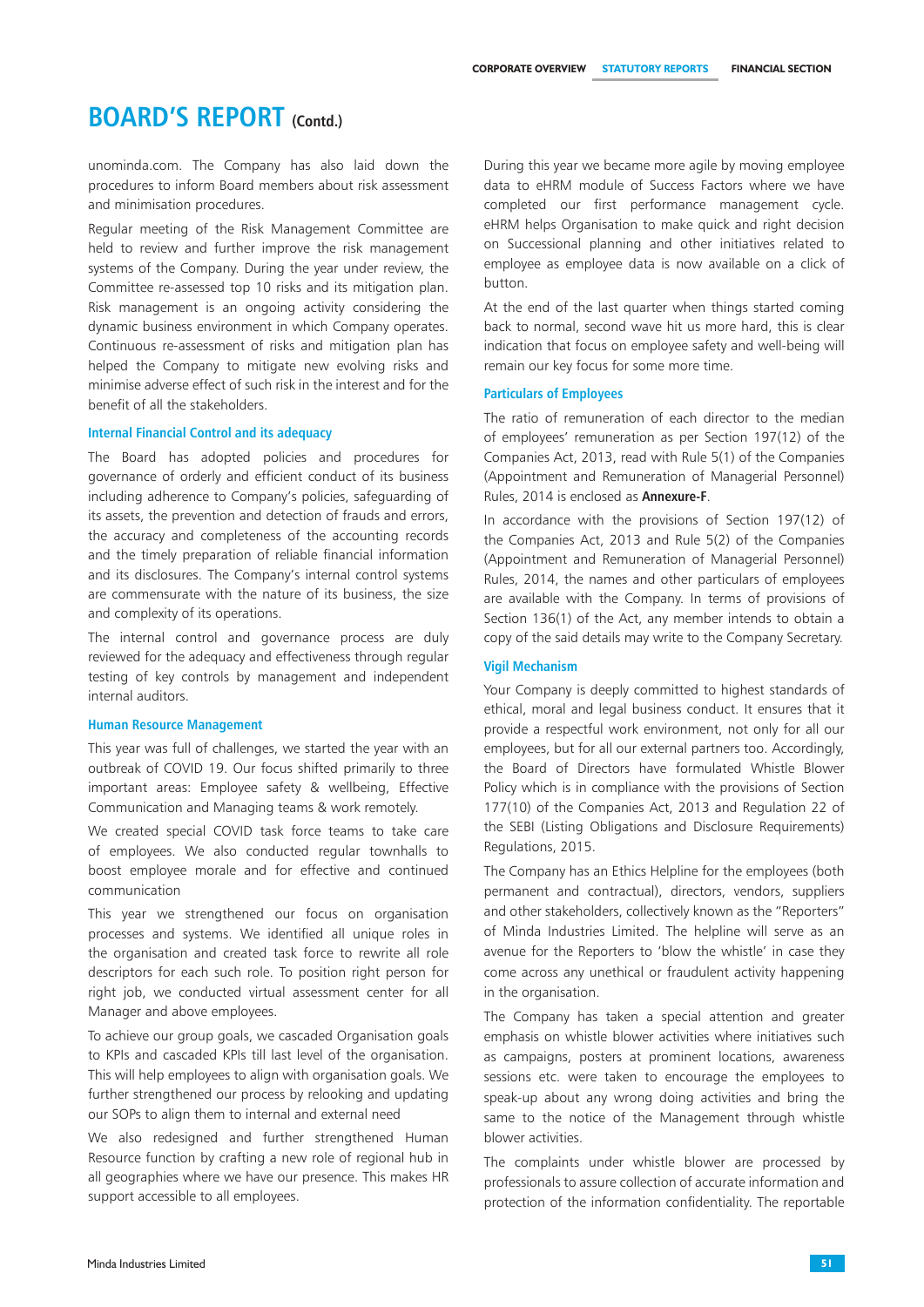

matters are disclosed to Audit Committee. No personnel have been denied access to the Audit Committee.

## **Directors and Key Managerial Personnel**

As on March 31, 2021, there were seven (7) Directors on the Board of your Company, consisting of four (4) Independent Directors, one (1) Non-Executive Director, one (1) Executive Director and one (1) Chairman & Managing Director (CMD).

Pursuant to the provisions of Section 203 of the Act, the Key Managerial Personnel of the Company as on March 31, 2021 are:

- i. Mr. Nirmal K. Minda, Chairman and Managing Director,
- ii. Ms. Paridhi Minda-Whole-Time Director,
- iii. Mr. Sunil Bohra-Chief Financial Officer, and
- iv. Mr. Tarun Kumar Srivastava- Company Secretary & Compliance Officer of the Company.

During the year under review, there were no changes in the Key Managerial Personnel of the Company.

During the year under review, the tenure of following Independent Directors were extended upon completion of first term:

| Sr.<br>No.            | Name of<br><b>Director</b> | Date of<br>Completion<br>of first term | Period of re-appointment<br>for second term |
|-----------------------|----------------------------|----------------------------------------|---------------------------------------------|
| 1 <sub>1</sub>        | Ms. Pravin                 | February 05,                           | February 06, 2021 to                        |
|                       | Tripathi                   | 2021                                   | February 05, 2023                           |
| $\mathcal{P}_{\cdot}$ | Mr. Krishan                | May 15,                                | May 16, 2021 to                             |
|                       | Kumar Jalan                | 2021                                   | May 15, 2023                                |

The consent of the members is sought through Postal Ballot by way of special resolution for the re-appointment of Ms. Pravin Tripathi and Mr. Krishan Kumar Jalan as Independent Directors.

Board has appointed Mr. Ravi Mehra as Whole Time Director designated as Deputy Managing Director for a period of three years w.e.f. April 01, 2021 to March 31, 2024. The consent of the members is sought through Postal Ballot for the appointment of Mr. Ravi Mehra as Whole Time Director designated as Deputy Managing Director of the Company.

# **Declaration by Independent Directors**

In compliance with Section 149(7) of the Act read with SEBI (Listing Obligations and Disclosures Requirements) Regulations, 2015, the Independent Directors of the Company have submitted the declaration(s) that each of them meet the criteria of independence as provided in Section 149(6) of the Act read with sub-rule (1) and sub-rule (2) of Rule 6 of the Companies (Appointment and Qualifications of Directors) Rules, 2014 and SEBI (Listing Obligations and Disclosures Requirements) Regulations, 2015 and there has been no change in the circumstances which may affect their status as independent director during the year.

#### **Directors retiring by rotation**

In accordance with the provisions of the Companies Act, 2013 and in terms of Articles of Association of the Company, Mr. Nirmal Kumar Minda retires by rotation and being eligible, offers himself for re-appointment. The details of Mr. Nirmal K Minda being recommended for re-appointment are included in the notice of the ensuing Annual General Meeting of the Company.

## **Board Evaluation**

The evaluation of the Board, Board Committees and directors were carried out in accordance with the provisions of Companies Act, 2013, SEBI (Listing Obligations and Disclosure Requirements) Regulations, 2015 and Guidance note issued by SEBI in this regard. Questionnaire forms were circulated to all the directors for their feedback on Board, Board Committees and director evaluation. A meeting of the independent directors was held on January 28, 2021 where they reviewed and discussed the feedback on the functioning of the Board, Board Committees, Chairman and other directors. The Nomination and Remuneration Committee (NRC) at its meeting held on January 28, 2021 also reviewed the feedback on the evaluation of the functioning of the Board, Board Committees, Chairman and other directors. The Board reviewed and discussed the feedback of the evaluations. The area of improvements as highlighted by the evaluation exercise has been implemented to further strengthen the corporate governance of the organisation.

## **Familiarisation programme for Board Members**

The Company has in place a structured induction and familiarisation programme for all its Directors including the Independent Directors. They are updated on all business related issues and new initiatives. They are also invited in management level business review meetings so as to step back and assist the executive management. They are also informed of the important policies of the Company including the 'Code of Conduct for Directors and Senior Management Personnel' and the 'Code of Conduct for Prevention of Insider Trading.'

### **Policy on Directors' appointment and remuneration**

The Board Diversity Policy read with Nomination and Remuneration Policy aims to have an appropriate mix of executive, non-executive and independent directors to maintain the independence of the board, and separate its functions of governance and management. On March 31, 2021, the Board consists of seven members, out of which, two are executive directors, one is non-executive director and remaining four are independent directors. The aforesaid policies of the Company on directors' appointment and remuneration, including criteria for determining qualifications, positive attributes, independence of a director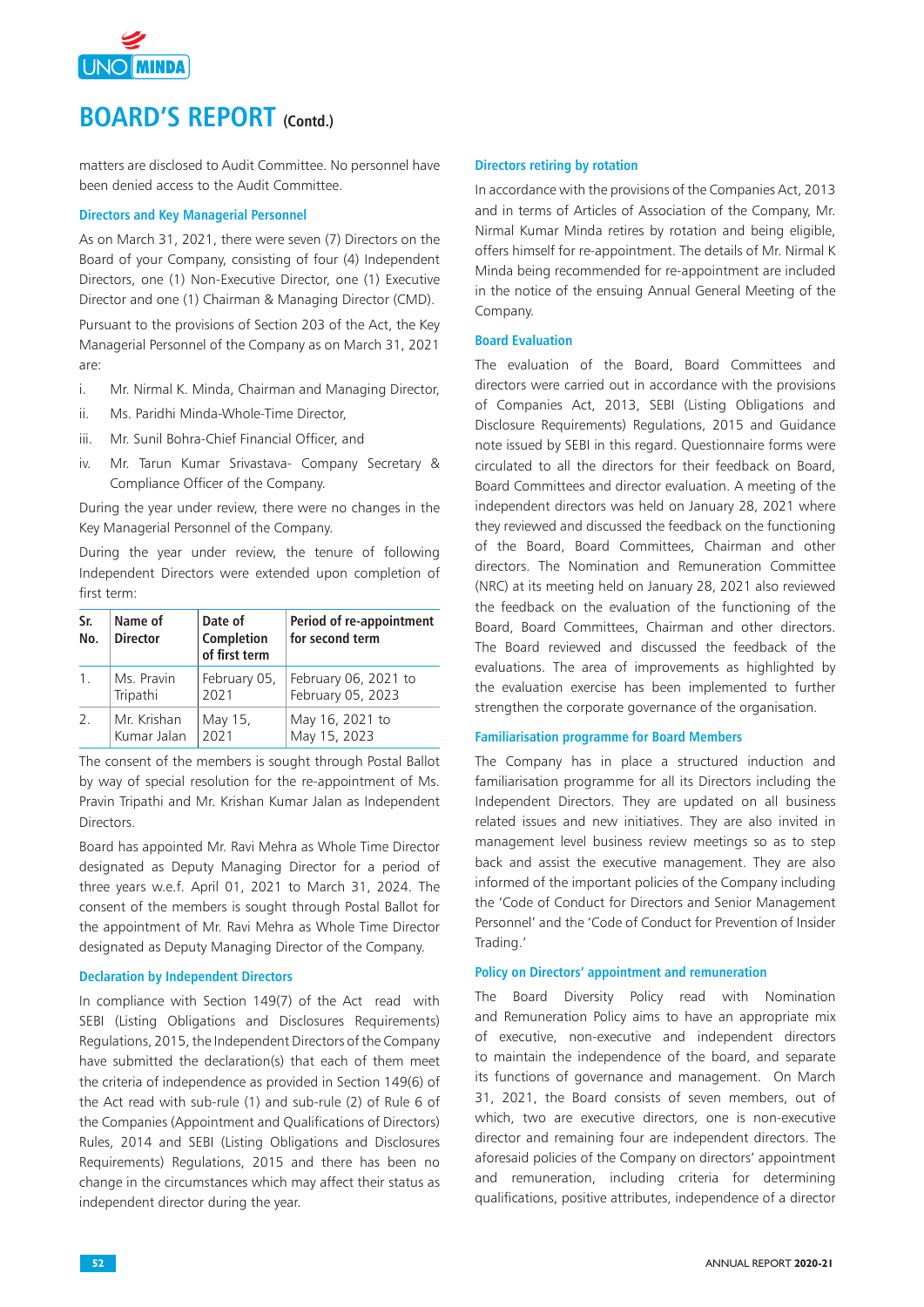and other matters, as required under sub-section (3) of Section 178 of the Companies Act, 2013, are available on the Company's website https://www.unominda.com/images/ Corporate governance/Corporate Governance Policies/ Nomination--Remuneration-Policy.pdf. There has been no change in the said policies during the year under review.

# **Meetings of Board and Audit Committee**

During the year, eight (8) Board Meetings and six (6) Audit Committee meetings were convened and held, the details of which are given in the Corporate Governance Report forming part of this Annual Report. The intervening gap between the meetings was not exceeding the period prescribed under the Companies Act, 2013.

## **Committees of the Board**

The Company has the following committees, which have been established as a part of the corporate governance practices and are in compliance with the requirements of the relevant provisions of applicable laws and statutes.

- Audit Committee
- Nomination and Remuneration Committee
- Stakeholders Relationship Committee
- Corporate Social Responsibility Committee
- Risk Management Committee

The details with respect to the compositions, powers, roles, terms of reference and number of meetings held during the year of relevant committees are given in detail in the Corporate Governance Report of the Company, which forms part of this Board's Report.

### **Directors' Responsibility Statement**

Pursuant to Section 134 (5) of the Companies Act, 2013, the Board of Directors to the best of their knowledge and ability, confirm:

- a. that in the preparation of the annual accounts, the applicable accounting standards have been followed and there are no material departures;
- b. that they have selected such accounting policies and applied them consistently and made judgment and estimates that are reasonable and prudent so as to give a true and fair view of the state of affairs of the Company as at March 31, 2021 and of the profit of the Company for the year ended on that date;
- c. that they have taken proper and sufficient care for the maintenance of adequate accounting records in accordance with the provisions of the Companies Act, 2013 for safe guarding the assets of the Company and for preventing and detecting fraud and other irregularities;
- d. that they have prepared the annual accounts on a 'going concern basis';
- e. that they have laid down proper internal financial controls and such internal financial controls are adequate and operating effectively; and
- f. that they have devised proper systems to ensure compliance with the provisions of all applicable laws and such systems are adequate and operating effectively.

Based on the framework of internal financial controls and compliance systems established and maintained by the Company, the work performed by the internal, statutory, cost and secretarial auditors, including the audit of internal financial controls over financial reporting by the statutory auditors and the reviews performed by management and the relevant board committees, including the audit committee, the Board is of the opinion that the Company's internal financial controls were adequate and effective during FY 2020-21.

# **Related Party Transactions**

All the related party transactions during the financial year were in the ordinary course of business and on arm's length basis and hence a disclosure in Form AOC-2 in terms of clause (h) of sub-section (3) of section 134 of the Act and Rule 8(2) of the Companies (Accounts) Rules, 2014 is not required.

The details of the transactions with related parties during the year under review are provided in the accompanying financial statements.

Prior omnibus approval of the Audit Committee is obtained for the transactions, which are of a foreseen and repetitive nature. The Related Party Transactions are placed before the Audit Committee and also before the Board for approval. During the year under review, there were no material related party transactions in terms of Regulation 23 of SEBI (Listing Obligation and Disclosure Requirement) Regulation, 2015.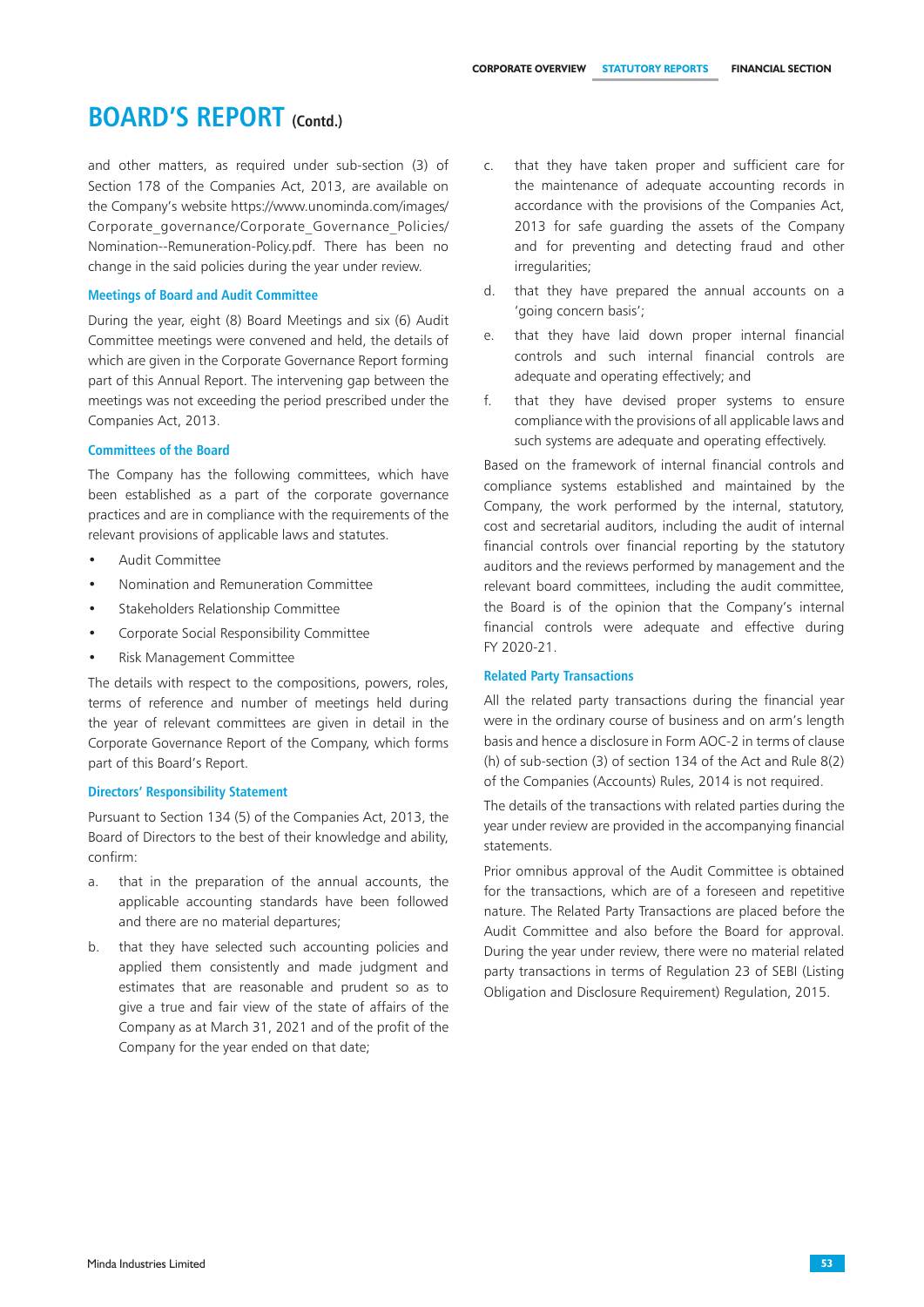

During the year under review, the non-executive directors of the Company had no pecuniary relationship or transactions with the Company other than sitting fees and reimbursement of expenses, as applicable.

In accordance with the requirements of SEBI (Listing Obligations & Disclosure Requirements) Regulations, 2015, the Company has also adopted the Policy on Related Party Transactions and the same is available on the website of the Company at https://www.unominda.com/uploads/Investor/ Sept\_2020/mil-related-party-transaction-policy.pdf.

#### **Subsidiaries, Joint Ventures and Associates**

The Company has 11 direct subsidiaries, 13 step down subsidiaries, 8 joint ventures and 2 associates as on March 31, 2021 as defined under the Companies Act, 2013. Besides, the Company has control over a partnership firm and significant influence over 3 partnership firm as on March 31, 2021.

During the year under review, Minda TG Rubber Private Limited (non-material subsidiary) due to decrease in stake by 1.10% ceased to be subsidiary of the Company and is now a joint venture Company.

During the year, under review, the Company acquired 30% stake of Tokai Rika Minda India Private Limited (TRMN). TRMN is now an associate Company.

During the year under review, Company raised its stake in Minda Onkyo India Private Limited by  $\bar{\tau}$  13.54 Crore to maintain the shareholding ratio of 50:50 as the JV Partner converted its ECB into equity share equivalent of ₹ 13.54 Crore.

During the year under review, Company decided to make a further investment upto Euro 2.9 Million in the equity shares of the Global Mazinkert, S.L. an overseas Wholly Owned Subsidiary of the Company.

Your Company diluted its stake in Kosei Minda Aluminum Private Limited by renouncing equity shares offered in Right basis to JV partner namely Kosei International Trade and Investment Company Limited, Japan. The Company decreased 11.69% stake in Kosei Minda Aluminum Company Private Limited, it continue to be a associate with the stake of 18.31% w.e.f. April 2021.

During the year under review, one (1) step down subsidiary was added namely Minda Korea Limited. Further Delvis GmBH, merged with Minda Germany GmBH, a step down subsidiary of the Company.

Pursuant to the provisions of Section 129(3) of the Act, a statement containing the salient features of financial statements of the Company's subsidiaries, joint ventures and associates in Form AOC-1 is attached to the financial statements of the Company. Further, pursuant to the provisions of Section 136 of the Act, the financial statements of the Company, consolidated financial statements along

with relevant documents and separate audited financial statements in respect of subsidiaries, are available on the website of the Company at https://www.unominda.com/ investor/subsidiaries-annual-accounts

#### **Awards and Recognition**

#### **Golden Peacock Award in Corporate Governance**

During the year Company has won the Golden Peacock Award for excellence in Corporate Governance 2020 from the Institute of Directors, New Delhi. Golden Peacock Awards is instituted by Institute of Directors and is now the most prestigious award for Corporate Excellence worldwide.

# **CSR Excellence Award for Extraordinary Contribution towards CSR**

During the year, Company has been awarded "The 5th Institute of Company Secretaries of India (ICSI) CSR Excellence Award" for extraordinary contribution towards CSR, under the category of The Best Corporate in the Emerging Category

The Institute of Company Secretaries of India (ICSI) National Awards are one of the most prestigious awards, recognising & promoting the culture of good governance and the social responsibility.

# **Deposits from Public**

The Company has not accepted any deposits from the public under section 73 of the Companies Act, 2013 during the year under review and, as such, no amount of principal or interest was outstanding as on March 31, 2021.

# **Particulars of Loans, Guarantees or Investments**

Details of Loans, Guarantees and Investments covered under Section 186 of the Companies Act, 2013 forms part of the Notes to the Standalone Financial Statements provided in this Annual Report.

#### **Auditors and Auditors' Report**

#### **Statutory Auditors and Statutory Auditors Report**

At the 27th AGM, the Members approved appointment of B S R & Co. LLP, Chartered Accountants (LLP Registration no. 101248W/W-100022) as Statutory Auditors of the Company to hold office for a period of two years from the conclusion of that AGM till the conclusion of the twenty-ninth AGM.

Tenure of existing Statutory Auditors i.e. B S R & Co. LLP, Chartered Accountants, is going to complete at ensuing Annual General Meeting and as per the provisions of Section 139 of the Companies Act, 2013, they are not eligible for further re-appointment as their tenure of 10 years will be completed. Accordingly, the Company is required to appoint a new auditor in place of outgoing auditor.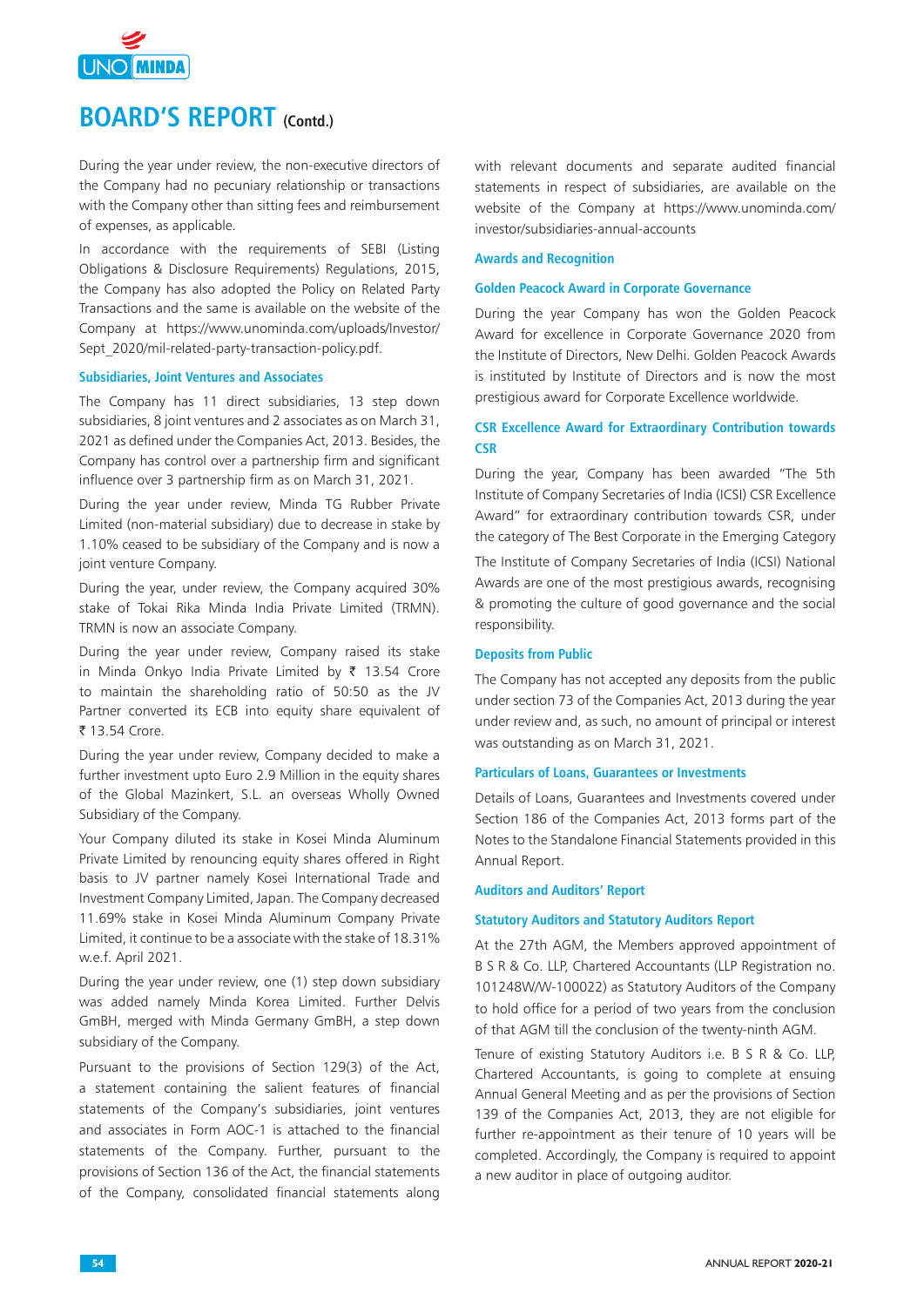Board of Director of the Company, upon recommendation of the Audit Committee, has recommended to appoint M/s. S.R. Batliboi & Co. LLP, Chartered Accountants (Firm registration No. 301003E/E300005), as the Statutory Auditors in place of the retiring Auditors of the Company for five Years commencing from the conclusion of the ensuing 29th Annual General Meeting scheduled to be held on August 12, 2021 upto the conclusion of 34th Annual General Meeting of the Company to be held in the year 2026 subject to approval by shareholders in ensuing Annual General meeting. The Company has received Certificate from M/s. S.R. Batliboi & Co. LLP, Chartered Accountants stating that the appointment if made will be in accordance with conditions prescribed in rules and the auditor satisfies criteria provided under Section 141 of the Companies Act, 2013.

The Statutory Auditors' Report for FY 2020-21, does not contain any qualification, reservation or adverse remark or disclaimer, the same forms part of this Annual Report.

The Statutory Auditors of the Company have not reported any matter under Section 143(12) of the Companies Act, 2013.

## **Cost Accounts and Cost Auditors**

The cost accounts and records as required to be maintained under Section 148 (1) of the Companies Act, 2013 are duly made and maintained by the Company.

The Board of Directors upon recommendation of the Audit Committee has appointed M/s. Jitender Navneet & Co., Cost Accountants (Firm Registration No. 000119), as the Cost Auditors for FY 2021-22. A resolution seeking approval of the members for ratifying the remuneration payable to the Cost Auditors for FY 2021-22 is provided in the Notice to the ensuing Annual General Meeting.

#### **Secretarial Auditors**

The Board has appointed M/s. Sanjay Grover & Associates, Practicing Company Secretaries (Firm Registration No. P2001DE052900), to conduct secretarial audit for FY 2021-22.

The Secretarial Audit Report for the financial year ended March 31, 2021 is enclosed as **Annexure-G**. The Secretarial audit report does not contain any qualification, reservation or adverse remark or disclaimer.

Further as per the requirement of Regulation 24A of SEBI (LODR) Regulation, 2015 the Secretarial Audit report of the material subsidiaries namely Mindarika Private Limited and Minda Kosei Aluminum Wheel Private Limited is also attached with the main Secretarial Report.

# **Disclosure under the Sexual Harassment of Women at Workplace (Prevention, Prohibition and Redressal) Act, 2013**

The Company strives to ensure that all employees are treated

with dignity and respect. The Company is committed towards making efforts to maintain a workplace with physical and mental comfort, free of prejudice and bias based on sex, gender, race, caste, culture, nationality etc.

The Company is an Equal Employment Opportunity Company (EEOC) and is committed to create a healthy working environment that enables employees to work without fear or prejudice, gender bias and a harassment free workplace to all employees without regard to race, caste, religion, colour, ancestry, marital status, gender, sexual orientation, age, nationality, ethnic origin or disability.

The Company has in place a robust policy and framework for prevention of sexual harassment at workplace. The policy is formulated for the purpose of prevention, prohibition and redressal mechanisms of any wrongs with "sexual intent" defined under sexual harassment at the workplace - and Principle of Natural Justice.

The Company also believes that all employees of the Company have the right to be treated with dignity. Sexual harassment at the work place or other than work place if involving an employee or employees is a grave offence and is therefore, punishable. During the year, one complaint was received under the Act and enquiry is conducted by the Internal Complaint Committee and action has been taken.

# **Significant and Material Orders**

No significant or material orders were passed by the Regulators or Courts or Tribunals which will impact the going concern status and Company's operations in future.

## **Annual Return**

Pursuant to Section 92(3) read with Section 134(3)(a) of the Act, the Annual Return of the Company is available on the Company's website on www.unominda.com

# **Management Discussion & Analysis Report**

Pursuant to SEBI (Listing Obligations and Disclosure Requirements) Regulations, 2015, Management Discussion & Analysis is enclosed as **Annexure -H**.

#### **Compliance of Secretarial Standards**

The Company has devised proper systems to ensure compliance with the provisions of all applicable Secretarial Standards issued by the Institute of Company Secretaries of India and that such systems are adequate and operating effectively.

# **Suspension of Securities of the Company**

The securities of the Company have not been suspended from trading in any of the stock exchanges.

#### **Financial Year**

The Company follows the financial year commence from April